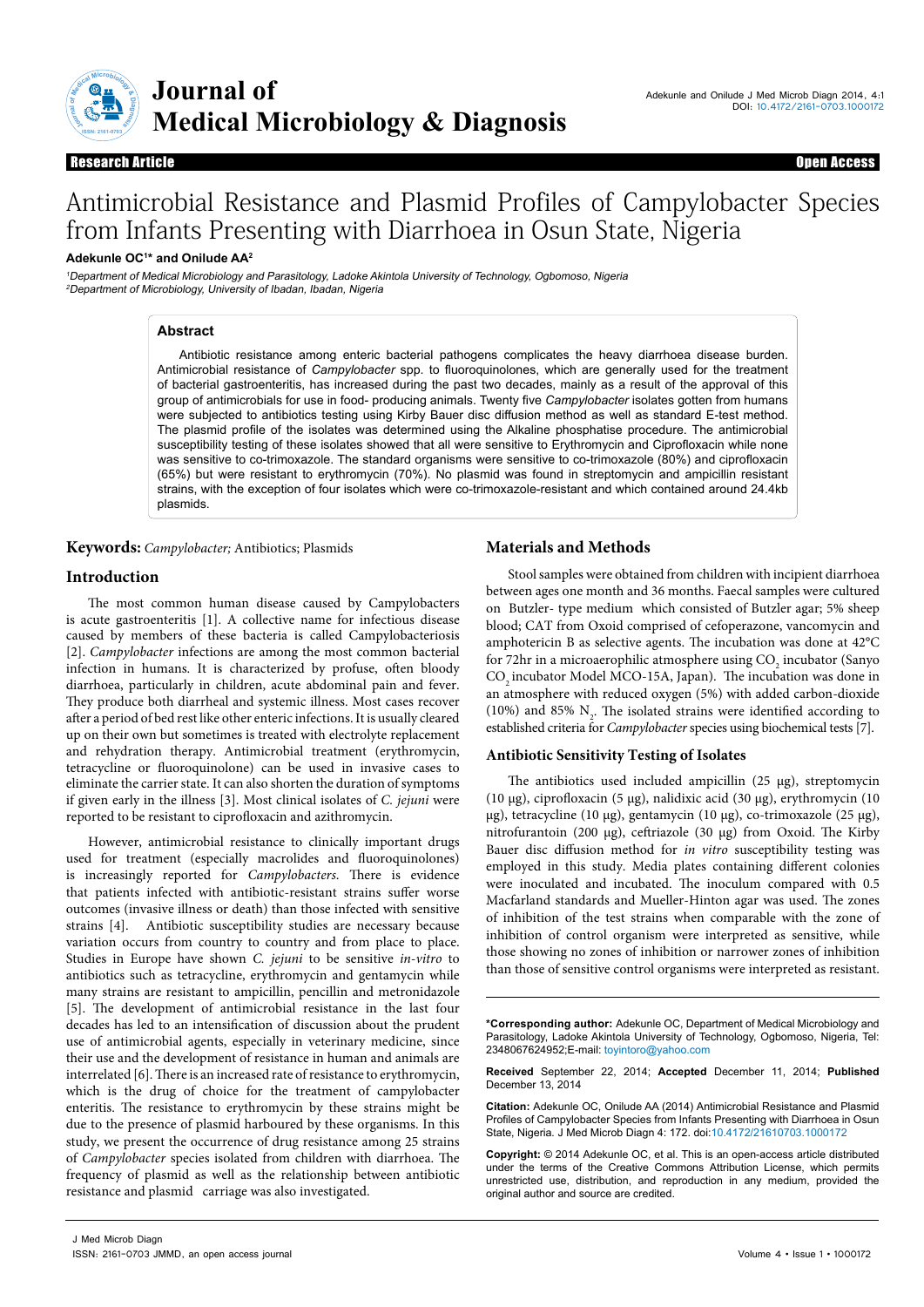**Citation:** Adekunle OC, Onilude AA (2014) Antimicrobial Resistance and Plasmid Profiles of Campylobacter Species from Infants Presenting with Diarrhoea in Osun State, Nigeria. J Med Microb Diagn 4: 172. doi:10.4172/21610703.1000172

The antimicrobial susceptibility testing was also performed by using the standard E-test method. The bacterial inoculum was adjusted to 0.5 Macfarlane standard turbidity using the Mueller Hinton agar. All plates were incubated at 37°C for 48 hours under microaerophilic conditions. Results were interpreted according to the Clinical Laboratory Standard Institute (CLSI) guidelines (CLSI document M 45-A and M 100-S17, clinical, 2006, 2007), using the following resistance break point of *C.jejuni/coli*:ampicilin, >16 mg/L,Ciprofloxacin>4 mg/L, gentamicin >16 mg/L, erythromycin > 32 mg/L nalidixic acid >32 mg /L, and streptomycin >16 mg/L. The following reference strains were used as controls: *C. jejuni* subsp *jejuni* ATCC 2q428TM and *Campylobacter coli* ATCC<sup>R</sup> 33559<sup>TM</sup> purchased from ATCC.

#### **Plasmid Isolation**

Isolation of Plamids was done by Birnobiom and Doly Method (1984). Electrophoretic gels electrophresis was prepared by dissolving and boiling 1.0 g agarose in 100ml 1X TBE buffer solution. The gel was allowed to cool to about  $45^{\circ}$ C and 10 ul of 5 mg/ml ethidium bromide was added, mixed together before pouring it into an electrophoresis chamber set with the combs inserted. After the gel has solidified, 10 ul of the plasmids DNA and 2 ul of 6X loading dye was mixed together and loaded in the well created. Electrophoresis was carried out at 80V for 1hour. The plasmid was visualized and photographed on UV light source. Supercoiled DNA ladder (2-16kb) (Life Technologies, Brazil) and plasmids of known molecular mass of *Campylobacter coli* (49, 3.9 and 3.4 kb) [8] were used to determine the approximate molecular mass of each plasmid.Those that carry plasmids were cured by treatment with sodium lauryl sulphate (SDS).

#### **Statistical analysis**

Statistical analysis of obtained empirical results was done using Minitab 11.

#### **Results**

Twenty five Campylobacter isolates were obtained from stool samples. All isolates were sensitive to erythromycin and ciprofloxacin but none was sensitive to co-trimoxazole (Table 1). In the antibiotic susceptibility pattern of *Campylobacter* isolates in Table 1 Ciprofloxacin and Erythromycin were one hundred percent effective, followed reducingly by Cefriazole (84%), Gentamycin and Nalidixic acid (82% and 80% respectively) Co-trimozale was totally ineffective against the *Campylobacter* isolates. The best minimum inhibitory concentration which is the lowest concentration of drug that inhibits the growth of *Campylobacter* species was observed using 0.025 µg/ml of ciprofloxacin.

#### **Discussion**

The antimicrobial susceptibility testing of these isolates showed that (100%) were sensitive to Erythromycin and Ciprofloxacin. This conforms to the study by [9] which has shown that Erythromycin and ciprofloxacin as the drugs of choice for the treatment of Campylobacterrelated diarrhea [9]. People having diarrheoa showed high resistance to antibiotics like ampicillin, streptomycin, tetracycline and total resistance to co-trimoxazole. They are widely used in Nigeria even when they were not prescribed. Resistance to these drugs is common in this part of the world because there are no guidelines and controlled access to drugs, situation that can lead to development of resistance even where there are guidelines, the regulatory agencies are inefficient. The use of these drugs for infections other than gastroenteritis along with self-medication is often the causes of resistance in developing countries. In developed countries, resistance is due to their use in

|                       | Campylobacter Isolates/Frequency |                 |
|-----------------------|----------------------------------|-----------------|
|                       | SS                               | <b>RS</b> Total |
| Ampicillin 25 µg      | $13(52)^{*}$                     | $12(48)*5$      |
| Streptomycin 10 µg    | 12(48)                           | 13(52) 25       |
| Ciprofloxacin 5 µg    | 25(100)                          | 0(0)<br>25      |
| Nalidixic acid 30 µg  | 20(80)                           | 5(20)<br>25     |
| Erythromycin 10 µg    | 25(100)                          | 25<br>0(0)      |
| Tetracyline 30 µg     | 18(72)                           | 7(28) 25        |
| Gentamycin 10 µg      | 20(82)                           | $5(20)$ 25      |
| Cotrimoazole 25 µg    | 0(0)                             | 25(100)2        |
| Nitrofurantoin 200 µg | 18(72)                           | 7(28) 25        |
| Ceftriaxone 30 µg     | 21(84)                           | $4(16)$ 25      |

Page 2 of 3

\*Figures in parentheses represent percentage of obtained population

SS Sensitive RS Resistant

**Table1:** Frequency of Antibiotics susceptibility among of the *Campylobacter*  isolates obtained from stool samples of infants presenting with diarrhoea-like symptoms.

food animals and travel to developing countries. The increase in erythromycin resistance in developed countries is often low and stable at approximately 1% to 2% which is the reverse for developing countries [10]. For example, in 1984, 82% of *Campylobacter* strains from Lagos, Nigeria, were reported sensitive to erythromycin which 10 years later came down to only 20.8% were sensitive [2]. In addition, resistance to another macrolide, azithromycin, was observed in 7% to 15% of *Campylobacter* isolates in 1994 and 1995 in Thailand [11]. Antibiotic susceptibility profile of microorganisms vary from country to country, province to province, town to town, and hospital to hospital in the same town as well as between private and public healthcare facilities in the same area. In addition, different pathologies may alter antibiotic sensitivity patterns. Consequently, periodic evaluation of antibiotic susceptibility is recommended to guide management of patients requiring antibiotic treatment. Results of plasmid analysis to determine presence of extra chromosomal genes that may confer resistance on the organisms showed four (4) isolates presenting with plasmids. There is the possibility of the other isolates losing their plasmids during the tests. No plasmids were found in streptomycinresistant and ampicillin-resistant strains, with the exception of four isolates which contained a 24.4 Kb plasmid and were co-trimoxazoleresistant.

Furthermore, plasmid analysis of the isolates showed that some of them possess extra chromosomal gene of about 24.4 kb that could have conferred multi-resistance on them. However, when the four organisms containing plasmids were treated, they became sensitive to the antibiotics earlier resistant to.

#### **Acknowledgement**

The Authors thank Prof.A.A. Onagbesan and all the staff of Biotechnology Department, Federal University of Agriculture, Abeokuta for their contributions towards the success of the work.

#### **Reference**

- 1. [Kosek M, Bern C, Guerrant RL \(2003\) The global burden of diarrhoeal disease,](http://www.ncbi.nlm.nih.gov/pubmed/12764516)  [as estimated from studies published between 1992 and 2000. Bull World](http://www.ncbi.nlm.nih.gov/pubmed/12764516)  [Health Organ 81: 197-204.](http://www.ncbi.nlm.nih.gov/pubmed/12764516)
- 2. [Coker AO, Adefeso AO \(1994\) The changing patterns of Campylobacter jejuni/](http://www.ncbi.nlm.nih.gov/pubmed/7828496) [coli in Lagos, Nigeria after ten years. East Afr Med J 71: 437-440.](http://www.ncbi.nlm.nih.gov/pubmed/7828496)
- 3. [Murphy GS Jr, Echeverria P, Jackson LR, Arness MK, LeBron C, et al. \(1996\)](http://www.ncbi.nlm.nih.gov/pubmed/8722958)  [Ciprofloxacin- and azithromycin-resistant Campylobacter causing traveler's](http://www.ncbi.nlm.nih.gov/pubmed/8722958)  [diarrhea in U.S. troops deployed to Thailand in 1994. Clin Infect Dis 22: 868-869.](http://www.ncbi.nlm.nih.gov/pubmed/8722958)
- 4. [Helms M, Simonsen J, Olsen KE, Mølbak K \(2005\) Adverse health events](http://www.ncbi.nlm.nih.gov/pubmed/15747238)  [associated with antimicrobial drug resistance in Campylobacter species: a](http://www.ncbi.nlm.nih.gov/pubmed/15747238)  [registry-based cohort study. J Infect Dis 191: 1050-1055.](http://www.ncbi.nlm.nih.gov/pubmed/15747238)